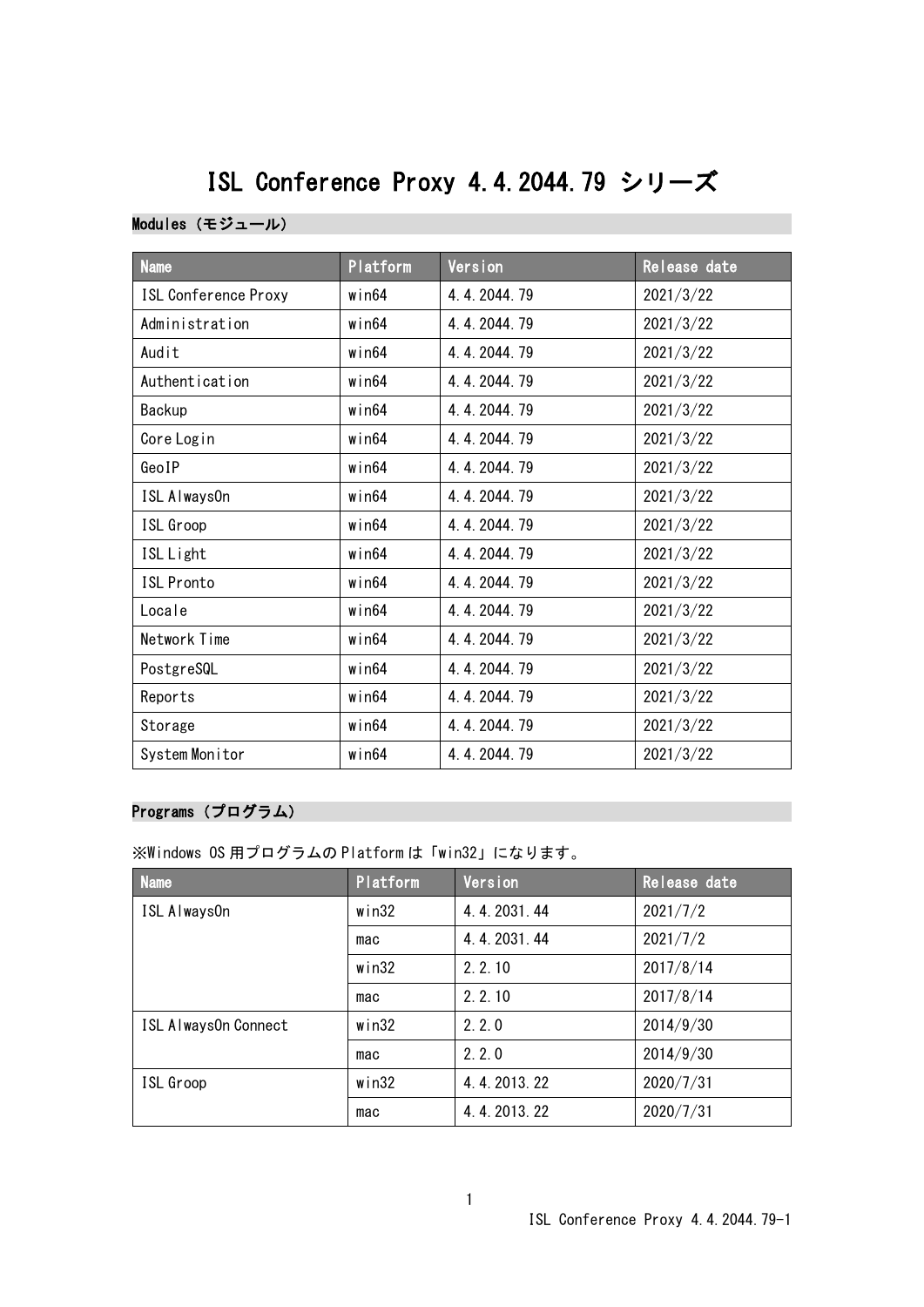| ISL Light                | win32    | 4.4.2031.107 | 2021/4/13  |
|--------------------------|----------|--------------|------------|
|                          | mac      | 4.4.2031.107 | 2021/4/13  |
| ISL Light Client         | win32    | 4.4.2116.42  | 2021/7/8   |
|                          | mac      | 4.4.2031.12  | 2021/4/5   |
| ISL Light Desk           | win32    | 4.4.2116.42  | 2021/7/8   |
|                          | mac      | 3, 3, 5      | 2014/7/23  |
| <b>ISL Network Start</b> | win32    | 4.4.1931.12  | 2019/9/9   |
|                          | mac      | 4.4.1931.14  | 2020/4/23  |
| <b>ISL Player</b>        | win32    | 4.4.1937.37  | 2020/10/21 |
|                          | mac      | 4.4.1937.37  | 2020/10/21 |
| ISL Pronto               | win32    | 4.4.1932.38  | 2020/9/16  |
|                          | mac      | 4.4.1932.38  | 2020/9/16  |
| ISL Tester               | win32    | 4.4.1904.3   | 2019/1/21  |
|                          | mac      | 4.4.1904.3   | 2019/1/21  |
| ISL WebStart             | $w$ in32 | 1.0.2        | 2012/11/6  |

## Plugins (プラグイン)

※Windows OS 用プラグインの Platform は「win32」になります。

|  |  | ※Mac OS 用プラグインの Platform は「mac」または「macppc」になります。 |  |  |  |
|--|--|--------------------------------------------------|--|--|--|
|--|--|--------------------------------------------------|--|--|--|

| <b>Name</b>     | Platform (Flavor) | Version     | Release date |
|-----------------|-------------------|-------------|--------------|
| Audio           | win32             | 1.2.3       | 2010/3/2     |
|                 | $win32$ (NT)      | 4.4.2031.3  | 2020/10/6    |
| Desktop Control | win32             | 1.2.9       | 2010/4/12    |
|                 | macppc            | 1.3.0       | 2011/6/24    |
|                 | mac               | 1.3.3       | 2013/8/23    |
|                 | $win32$ (NT)      | 4.4.2116.42 | 2021/7/8     |
| File Transfer   | win32             | 4.4.2116.42 | 2021/7/8     |
|                 | macppc            | 1.3.0       | 2011/6/24    |
|                 | mac               | 1, 3, 2     | 2012/10/4    |
| Remote Printing | $win32$ (NT)      | 1.4.1       | 2016/5/18    |
| Recording       | win32             | 4.4.1906.34 | 2019/6/27    |
| Video           | win32             | 4.1.2       | 2017/1/12    |
| Windows 95 pack | win32 (95)        | 1.2.0       | 2008/11/24   |